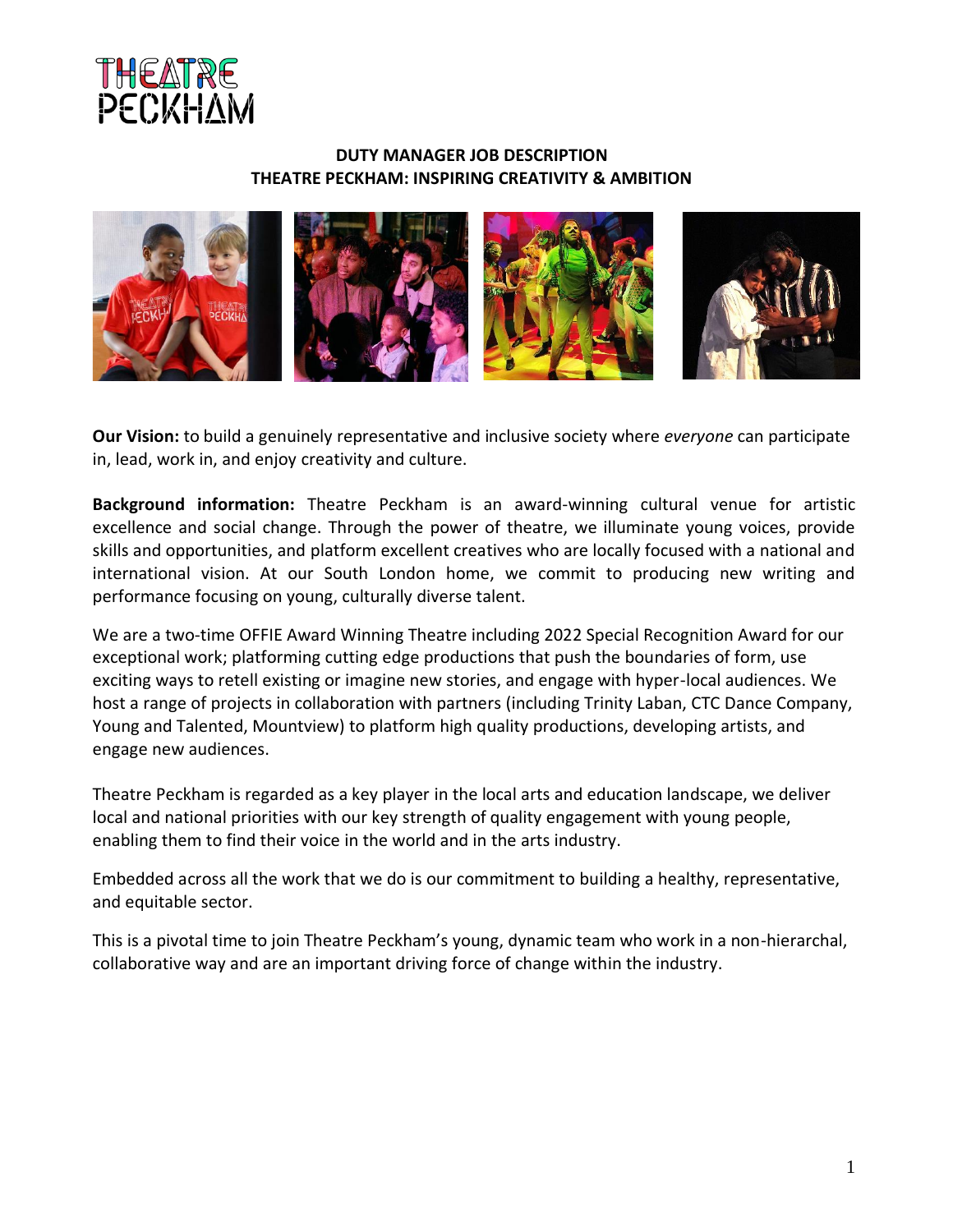

## **JOB DESCRIPTION: DUTY MANAGER**

| Reports to:          | Venue Manager                                                                         |
|----------------------|---------------------------------------------------------------------------------------|
|                      | Key working relationship: Creative Producer, Head of Production, Partnership Officer, |
|                      | <b>Welcome Officer</b>                                                                |
| Salary:              | £23,500 pro rata                                                                      |
| Hours:               | 20 hours per week (excluding unpaid breaks)                                           |
| Holiday Entitlement: | 20 days plus public holidays pro rata                                                 |

## **PURPOSE OF THE ROLE**

The Duty Manager will motivate and lead the Welcome team to deliver a welcoming and secure space. While on shift, the Duty Manager has overall responsibility for ensuring the health and safety of staff and visitors to the venue. They also ensure the smooth running of the whole operation and accurate completion of daily reporting.

## **KEY RESPONSIBILITIES**

### **Duty Management**

- Deliver an excellent customer experience for all visitors to Theatre Peckham
- Work with colleagues across departments to deliver events to the required standard
- Actively ensure all Theatre Peckham spaces are presented to a high standard
- Setup and reset spaces to a consistent standard
- Cash up daily takings and investigate any discrepancies
- Complete an End of Day report detailing information about the day's activity and income
- Ensure Welcome Team are deployed effectively across the building, café and box office areas so that staffing is adequate for the levels of activity in each area
- Provide a clear briefing to the Welcome Team and security personnel on relevant activities and daily operational requirements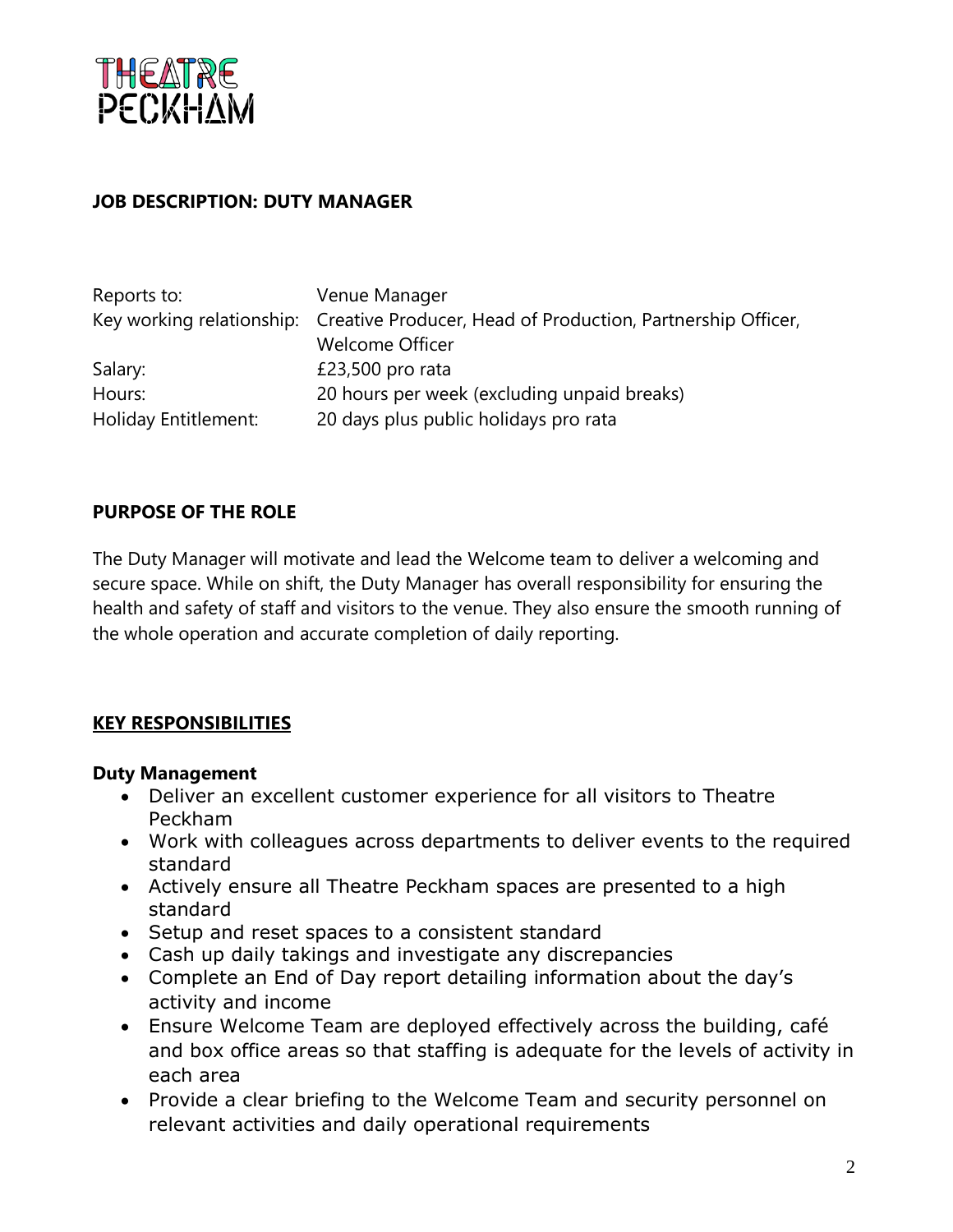

- To work with the Welcome Office to hand over box office for each show
- Ensure a full range of products is offered at the Cafe and that these are attractively displayed, notifying the Venue Manager of any shortages
- Be knowledgeable about and promote Theatre Peckham's programmes
- Collect audience feedback and monitoring data as required to aid performance analysis, marketing activities and Arts Council England reporting. Encourage visitor feedback by directing customers to the available feedback channels

## **Health and Safety**

- Be responsible for accurately conducting emergency and evacuation procedures when on duty.
- Be continually vigilant and uphold Theatre Peckham's health, safety and security procedures to ensure the safety of cash, stock, assets, visitors and staff at all times.
- Take action to rectify or mitigate any health and safety concerns.
- Ensure compliance with the venue's Premises Licence
- Ensure that activities operate within their agreed risk assessment
- Ensure that all Duty Manager daily tasks are completed accurately and sign off the task list.
- Ensure consistent and accurate reporting of incidents, accidents and maintenance issues
- Follow opening and closing checklists to open and lock up securely.

# **Other duties**

- Attend team meetings as required.
- Undertake any other duties commensurate with the status of the role and in keeping with its overall purpose.

*This job description is a guide to the nature of the work required of this position. It is neither wholly comprehensive nor restrictive.*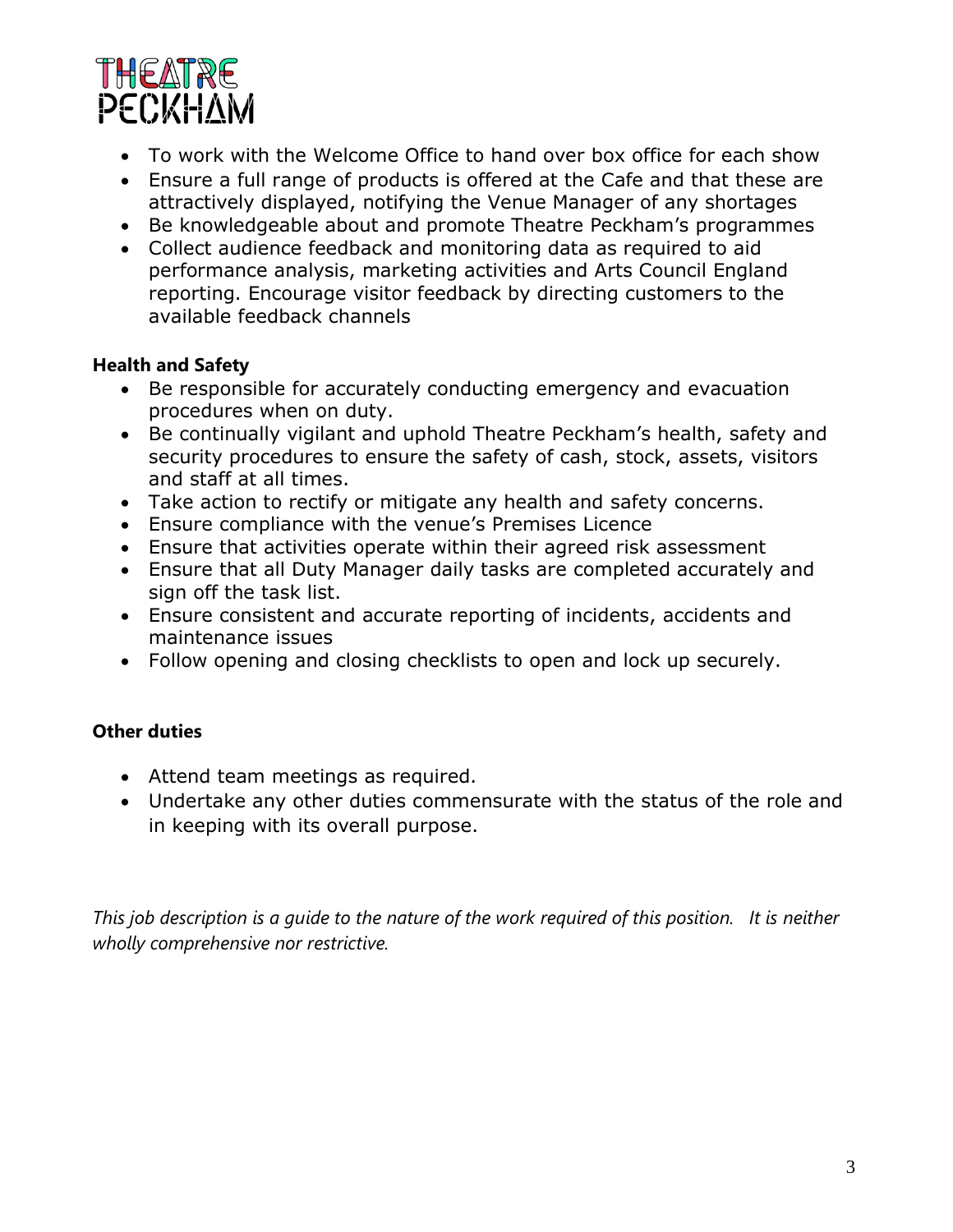

**Terms:**

Work address: Theatre Peckham, 221 Havil Street, London SE5 7SB

Normal working hours are between 9am – 10pm Monday and Sunday on a rota basis.

There is a probationary period of three months.

The annual paid holiday entitlement is 20 days plus public holidays pro-rata. There is a probationary period of three months.

The successful candidate will be expected to apply for an enhanced DBS check or hold a valid DBS certificate granted in the past 18 months. Have or update their certification in First Aid, Fire Marshal, and obtain a Personal Licence.

Theatre Peckham is a family-friendly employer and can consider flexible working hours to suit the successful candidate.

We are an equal opportunities employer and we welcome applications from all suitably qualified persons regardless of their sex; religious or similar philosophical belief; political opinion; race; age; sexual orientation; or, whether they are married or are in a civil partnership; or, whether they have health conditions or impairments; or whether they have undergone, are undergoing or intend to undergo gender reassignment.

Theatre Peckham is particularly interested in receiving applicants from the global majority.

### **How to Apply:**

If you would like to apply for the post, please download the application form and the equality monitoring form from our website and send via email.

Please address the letter to my Hubbard, Company Administrator: [admin@theatrepeckham.co.uk](mailto:admin@theatrepeckham.co.uk)

**Closing date: 5pm, Friday 8th July Interviews: Tuesday 12th July** 

Please note that only applications submitted on Theatre Peckham's Application Form will be considered.

We do not accept CVs.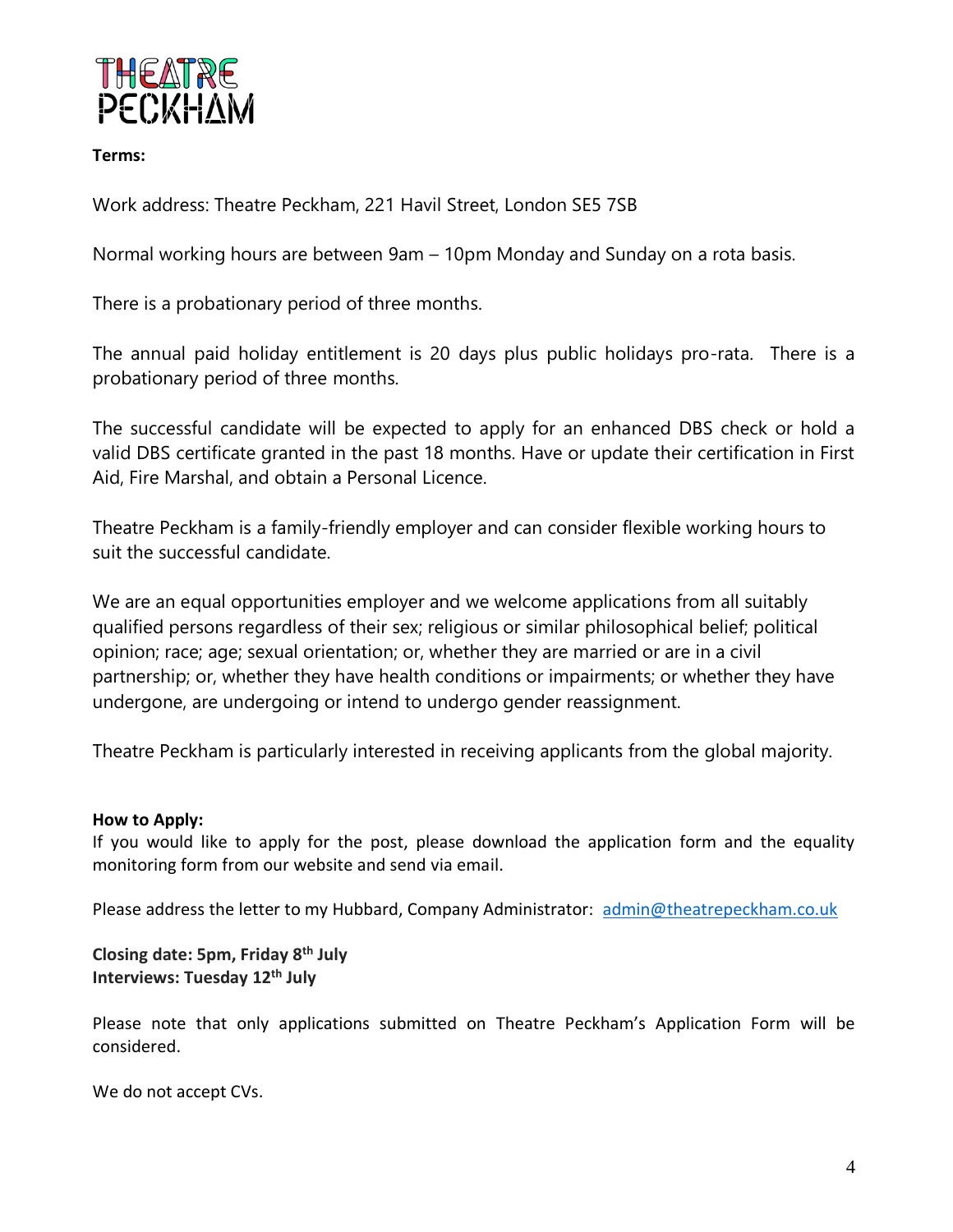

Theatre Peckham welcomes and encourages applications from everyone regardless of their age, gender identity, ethnicity, religion or belief, sexual orientation, disability or nationality.

#### **We look forward to receiving your application.**

#### **GUIDANCE NOTES FOR APPLICANTS**

These notes are intended to help you to participate in the selection process as effectively as possible by providing us with all the information needed to demonstrate how you meet the requirements of the job. Please read these notes carefully before completing your application form. If you have any difficulty in completing the form please contact Marissa McKinnon on [admin@theatrepeckham.co.uk](mailto:admin@theatrepeckham.co.uk) / 0207 708 5401

#### **APPLICATION PACK**

There are 3 documents that you need (1) Job description (2) Application Form (3) Equal opportunities monitoring form. They are all available to download on the Theatre Peckham website. If you cannot obtain copies please contact us for support. The purpose and key tasks and responsibilities of the position are set out in the job description. It is important to read all the information carefully before completing the application form.

#### **COMPLETING THE APPLICATION FORM**

#### **General Points**

- Please do not attach your CV or copies of education certificates to your application form. Applications in the form of CVs will not be considered.
- Type or write clearly in black ink and do not use staples, to allow for photocopying.
- Please return via e-mail.

### **Working through the form**

- Ensure that you clearly state the full job title on your application form.
- If you are applying for a job share please state this on the application form. Each individual will need to complete a separate application form.
- Think about what evidence you can provide to demonstrate you have the necessary knowledge, experience, skills and attributes to do the job. You may also want to include voluntary/unpaid work experience, or experience gained in a role of responsibility in one of your leisure pursuits if this is relevant to the requirements of the job.
- The section marked 'Supporting Statement' is particularly important. This is where you make your case for why you wish to apply for the job and what makes you a suitable applicant. In this section it is important that you provide us with evidence to demonstrate that you possess the knowledge, experience, skills and attributes required for the job. You will need to provide specific examples of what you have done and how you believe this demonstrates you meet each requirement.
- It is important to remember that those involved in the selection process cannot guess or make assumptions about you. Make sure you tell us everything relevant to your application and that you complete all the sections on the form.